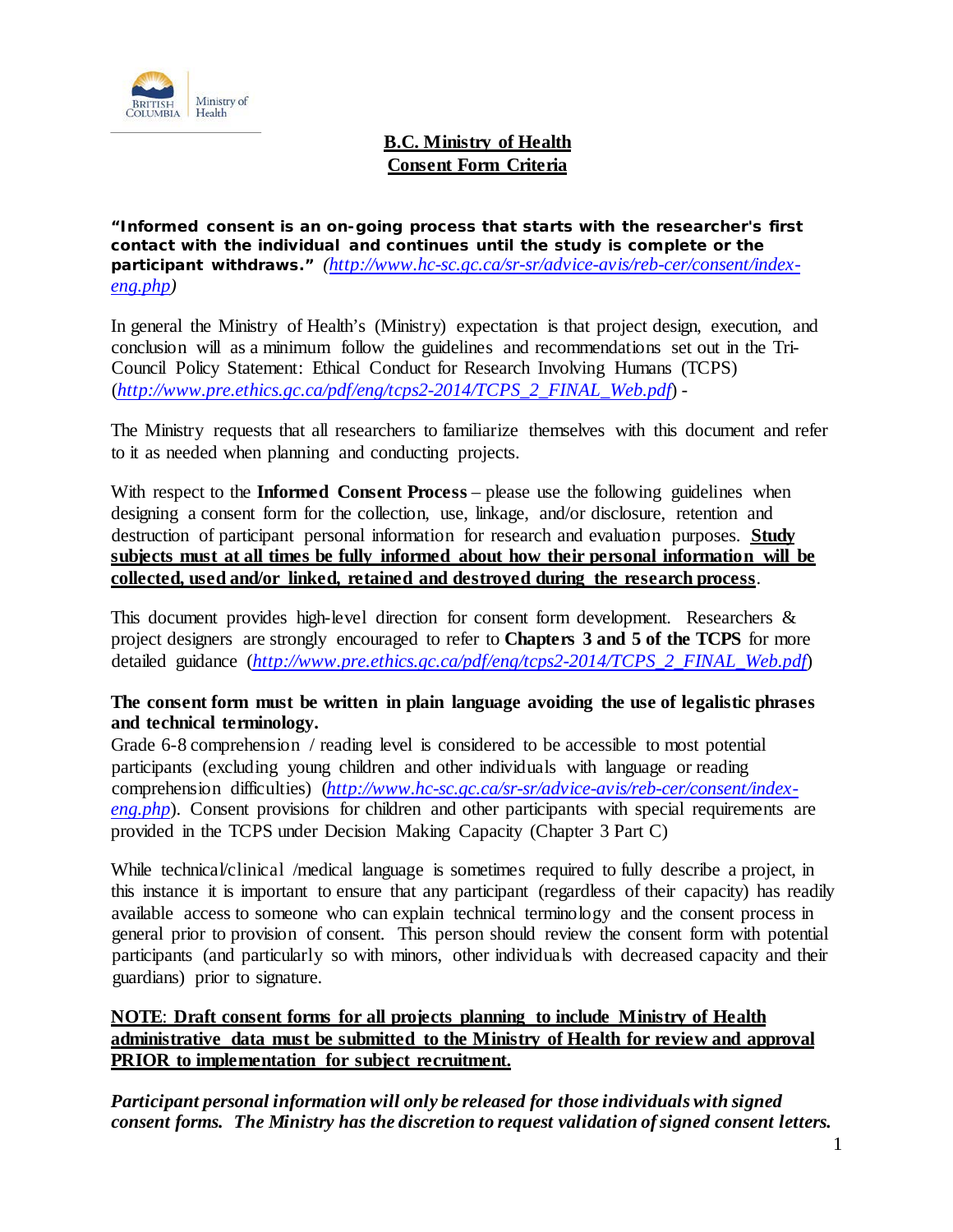#### **COMPONENTS OF THE CONSENT FORM**

- **1)** Information letters and consent forms must be presented on institutional / departmental letterhead.
- **2)** The title of the project and/or program evaluation, the project's overall objectives, and the study procedures must be stated. Detail the PURPOSE for the COLLECTION, and the USE, LINKAGE, of the participant's personal information. The description of the purpose provided in the consent documents must be consistent with the purpose as described in the protocol.

There should be a clear explanation of how the collection, use and / or linkage of participant personal information is the only means to answer the research question(s) definitively. The Ministry does not permit disclosure of the participant's personal information in an identifiable form beyond the research project.

There should also be information about any potential for future use of the participant's personal information in other projects. If future projects are anticipated, it is necessary to seek the participants' specific consent for each new use or linkage of the participant's personal information in the future projects. If participants have not provided informed consent for these new uses or linkages–their personal information data cannot be used for any future projects.

**3)** Any organization collecting information must ensure that an individual from whom it collects personal information is also told the legal authority for collecting it.

For public bodies engaged in research activities, personal information is collected, used, and disclosed under the primary authority of the BC Freedom of Information and Protection of Privacy Act ("FIPPA") (collection: s.26(c); use and disclosure s.35). For other organizations not listed in FOIPPA or for individual researchers, personal information is collected and used under the primary authority of the Personal Information Protection Act ("PIPA") and should be further disclosed only under s.21 of PIPA, for research or statistical purposes.

- **4)** A list of the TYPE / SOURCE of participant personal information (data elements) that will be collected for the analysis must be provided on the consent form. This should be as specific as possible. For example if participant personal information retained as Ministry data (*e.g*. Personal Health Number, Medical Services Plan billing information; hospital utilization; *etc*.) will be collected, used or linked this must be documented. The types of participant personal information included in each source (e.g diagnoses, provider types, dates of service and procedures) should be described in plain language in the consent form. It is insufficient to make broad statements referring to "medical records" etc.
- **5)** The reasonably foreseeable RISKS and BENEFITS of participation in the project should be explained clearly. When there will be no direct benefit to the participant, the participant should be made aware of this.
- **6)** Where relevant, provide information regarding the possibility of commercialization of research findings and the presence of any apparent, actual, or potential conflict of interest on the part of the researcher, the researcher's institution, or sponsors. The Ministry will not provide participant personal information for market research or commercial purposes. Section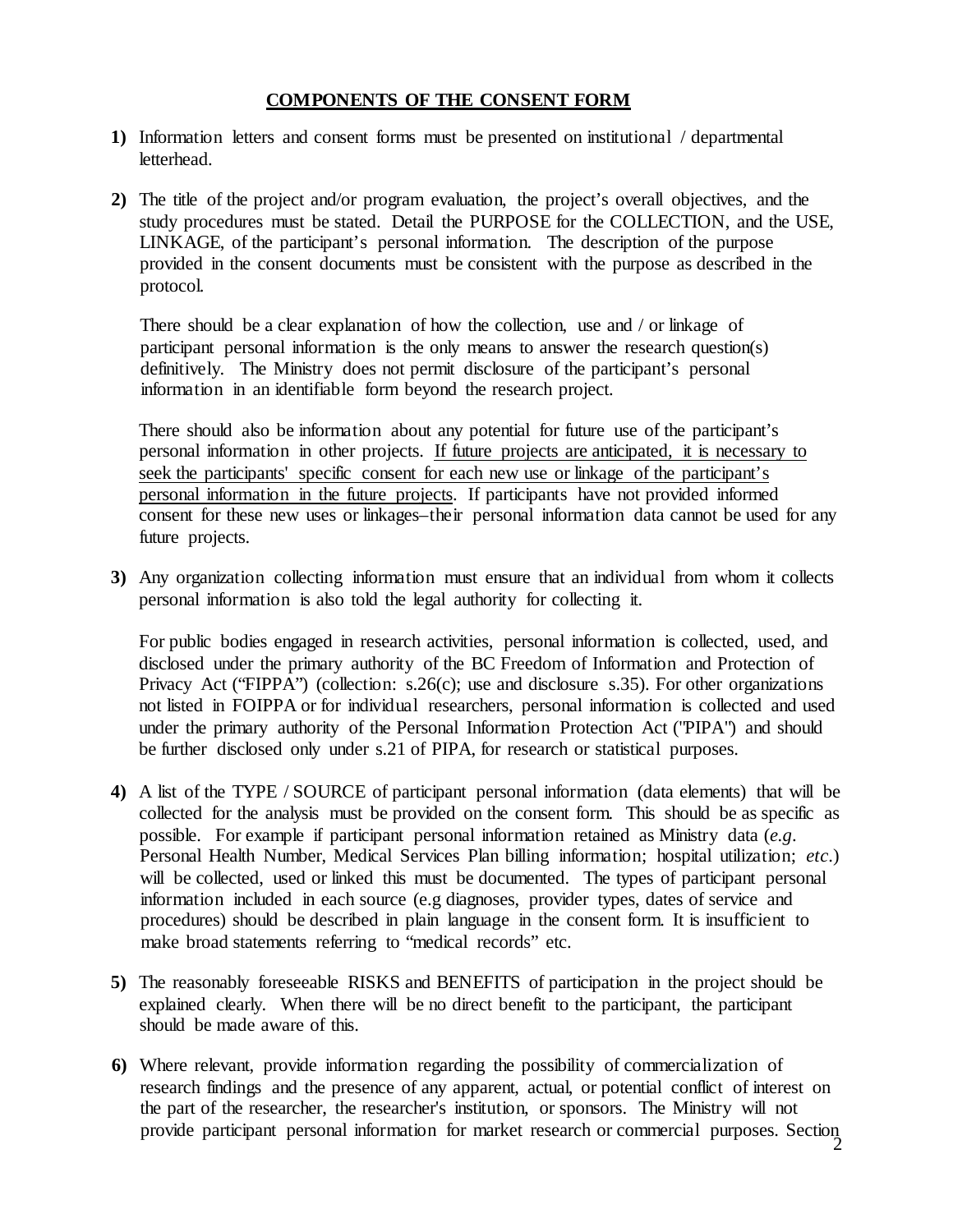21 of PIPA also does not authorize further disclosure of personal information for market research purposes.

- **7)** A description of the PARTIES INVOLVED (researchers, institutions, funders etc.) in the collection, use, linkage, and/or disclosure, retention or destruction of participant personal information (including intention to share data between project teams, organizations etc.) must be provided in the consent form. The Principal Investigator's name and other important contact names must be provided. If the name of the Principal Investigator changes over the course of the project participants must be informed of this since it is the Principle Investigator who is ultimately accountable for ensuring responsible and ethical use of the participants' personal information.
- **8)** A statement as to the PHYSICAL STORAGE and ADMINISTRATIVE AND TECHNICAL SECURITY of participant personal information must be provided to participants. The Ministry of Health works closely with Population Data BC (PopData) to facilitate data access for academic researchers.

The expectation is that all academic researchers should use PopData's Secure Research Environment (SRE) to store, access and analyse approved Ministry datasets. There must be compelling extenuating circumstances to waive its use. **The decision will be made at the Ministry's discretion on a "case-by-case" basis.**

The researcher must inform participants if their personal information will be accessed, disclosed or stored outside of Canada. Participants must explicitly consent to this - it is a legal requirement under the BC Freedom of Information and Protection of Privacy Act.

**9)** Statement as to the INTEGRITY of the data holdings.

Example : *All information being will be held in strict accordance with the legalrequirements of the Freedom of Information and Protection ofPrivacy Act and otherrelevant legislations asrequired for specific Ministry datasets(e.g. Pharmaceutical ServicesAct for PharmaNet data,the Medicare Protection Act for MSP data , the Vital StatisticsAct etc.)*

**10)** The researcher must identify the TIME FRAME / DATA RANGE(S) involved in the collection, use, and/or linkage of the participant's personal information.

Example : *Participant personal information will be collected for one year prior and four years following the [event/service]*…

Provide a time frame after study completion as to when the research data/samples will be retained and when data/ sample destruction will occur. The consent form should have an expiry date based on the project termination date; any re-consent for re-use or new uses or linkages of the personal information will have a new expiry date.

As stated previously, if future research projects re-using the same participant personal information or a new collection use or linkage of participant personal information are anticipated, the researcher must make every effort to provide the relevant details to the participants (who what when why, *etc.*) and seek their consent to allow their personal information to be collected, used, linked or retained future research projects. If participants are not willing to allow extended retention of their personal information, the personal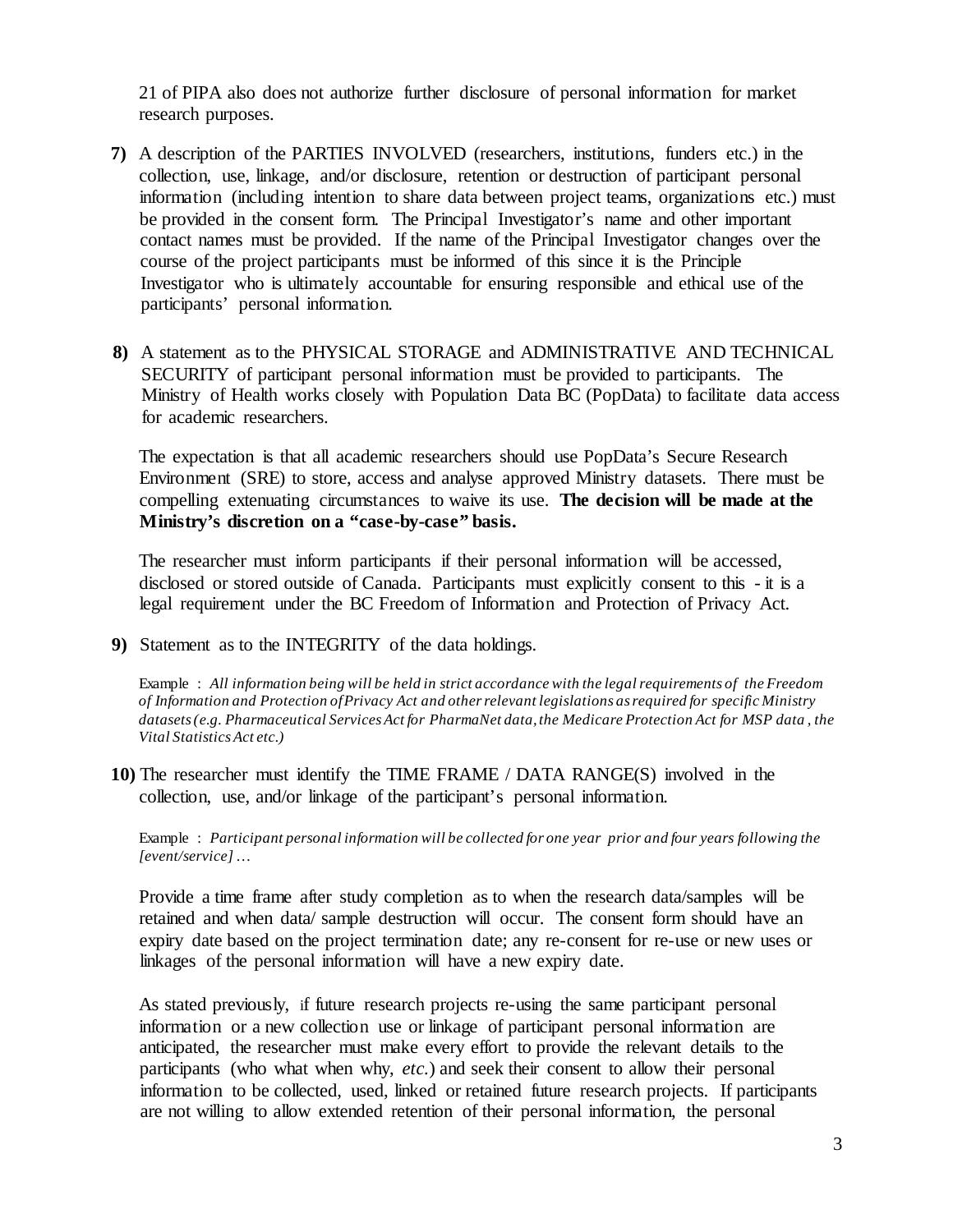information must not be retained beyond what has been consented to for the current project.

There must be provision for participants to WITHDRAW consent at any time without having to provide reasons for doing so and **without penalty or loss of benefits to which they are otherwise entitled such as ongoing medical treatment.** This includes provisions to withdraw consent for all current and future USE and / or LINKAGE of participant personal information and how this data will be removed or otherwise treated as needed in consultation with the Ministry. Administrative data linked to survey or other researcher-collected data should be deleted if the subject withdraws and requests that their administrative information be removed from the project.

If the researcher elects not to permit removal of survey collected data from the study datasets, then this MUST be clearly explained in the consent form along with the rationale for not permitting the participants the choice of removing his/her data from this research and/or any future projects. Nevertheless, if information has been collected under PIPA, s.9 concerning withdrawal of consent must be followed.

- **10)** There must be a statement that articulates the participant's right to access, correct or amend their personal information.
- **11)** There must be a declaration of ANONYMITY in all reports and publications related to the collection, use, linkage, and/or disclosure of information and results. At the same time however, it is important that participants be aware of circumstances under which researchers are legally bound to reveal personal information (such as for reducing the risk that an individual will be a victim of domestic violence, if domestic violence is reasonably likely to occur). This obligation should be articulated in the consent form.
- **12)** Project / researcher CONTACT INFORMATION must be provided in case individuals have questions or concerns about the project. The consent form must also provide contact details for an informed and neutral party to whom the participant may bring any concerns about the conduct of the project. (e.g. the Research Subject Information Line in the UBC Office of Research Services at 604-822-8598 or toll free 1-877-822-8598.).

If this information changes during the course of the research project, participants must be provided with the new contact information.

**13)** Provide a space for the individual to PRINT their legal name:

Example 1: "In granting my consent, I (please print) understand the following..." Example 2" "I, (please print), hereby grant my consent to the following..."

If an individual commonly uses an alias or nickname for identification or contact purposes, that also should be documented in addition to the legal name.

- **14)** It is recommended that the signature section of the consent form contain a statement that participants feel their questions have been satisfactorily addressed. The signature page should also include a statement that the participant has been provided with a copy of the consent form.
- **15)** A space for applicable SIGNATURES and DATES must be provided.